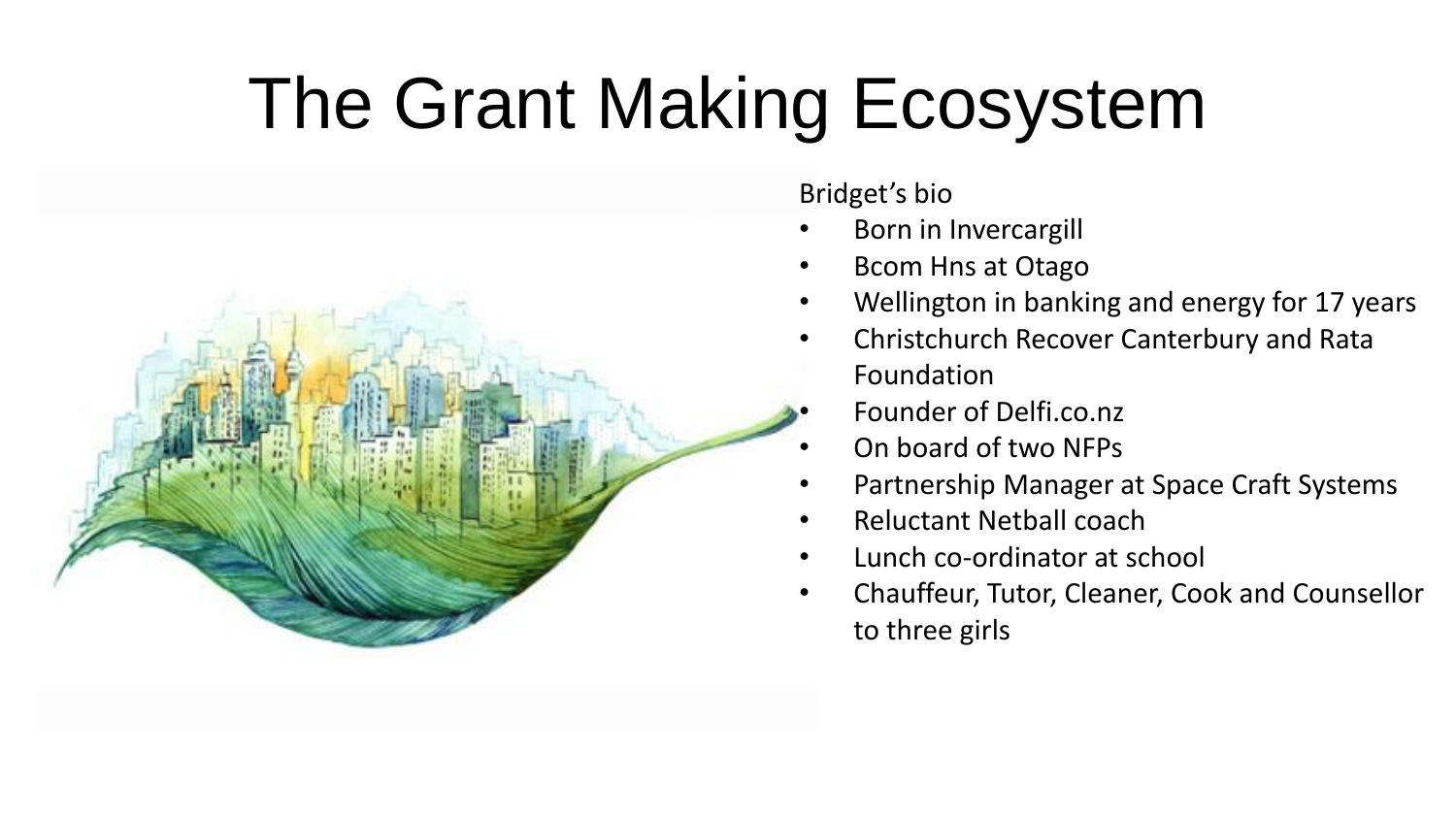# Supply - Where the money comes from



Delfi work from publically available sources Excluding earthquake funds 2014 DIA data not correct but assumptions made

Thanks to Nicola at CCC and Trish DIA for their help on sourcing their grants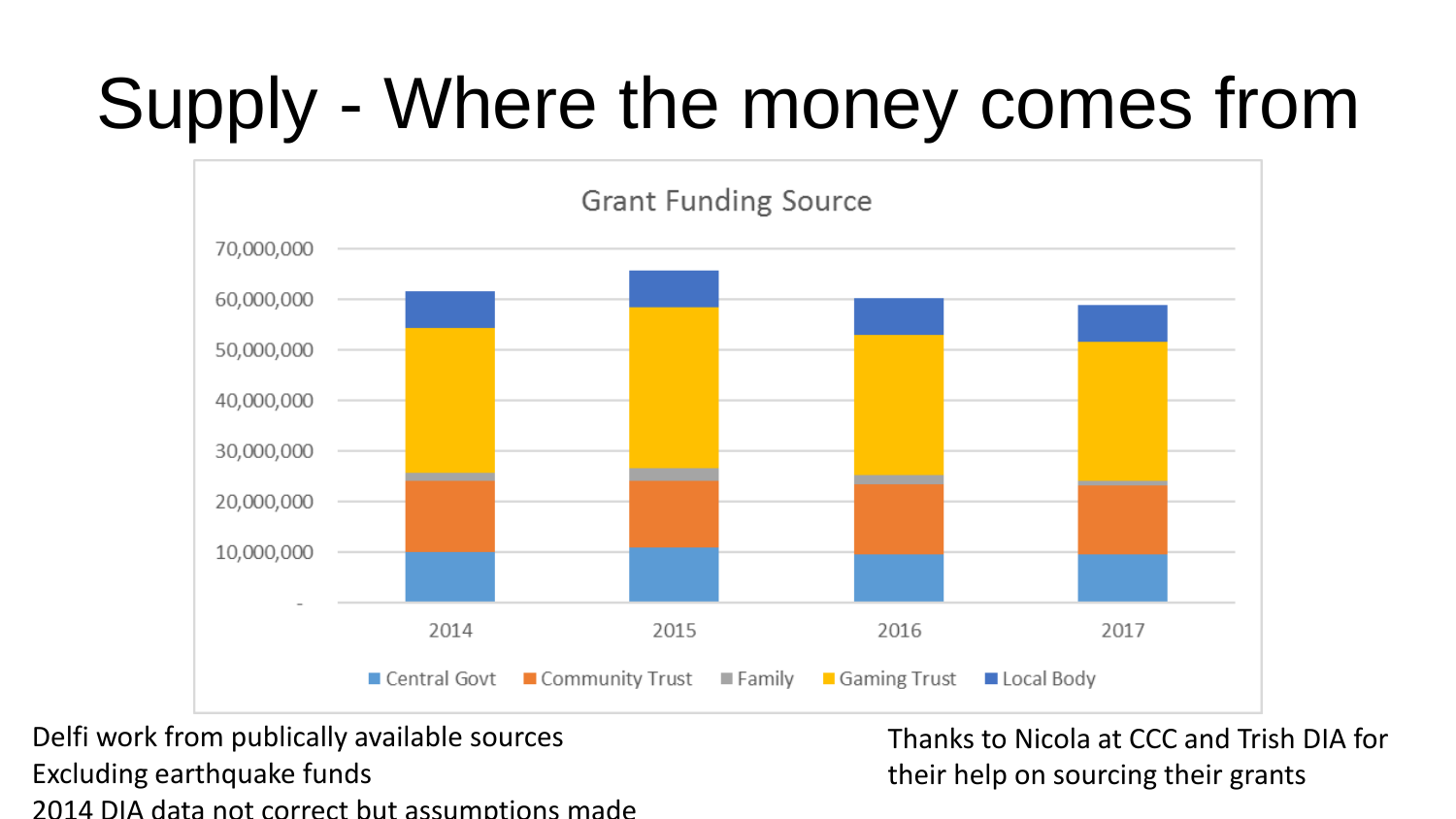### Demand. Where the money goes



removed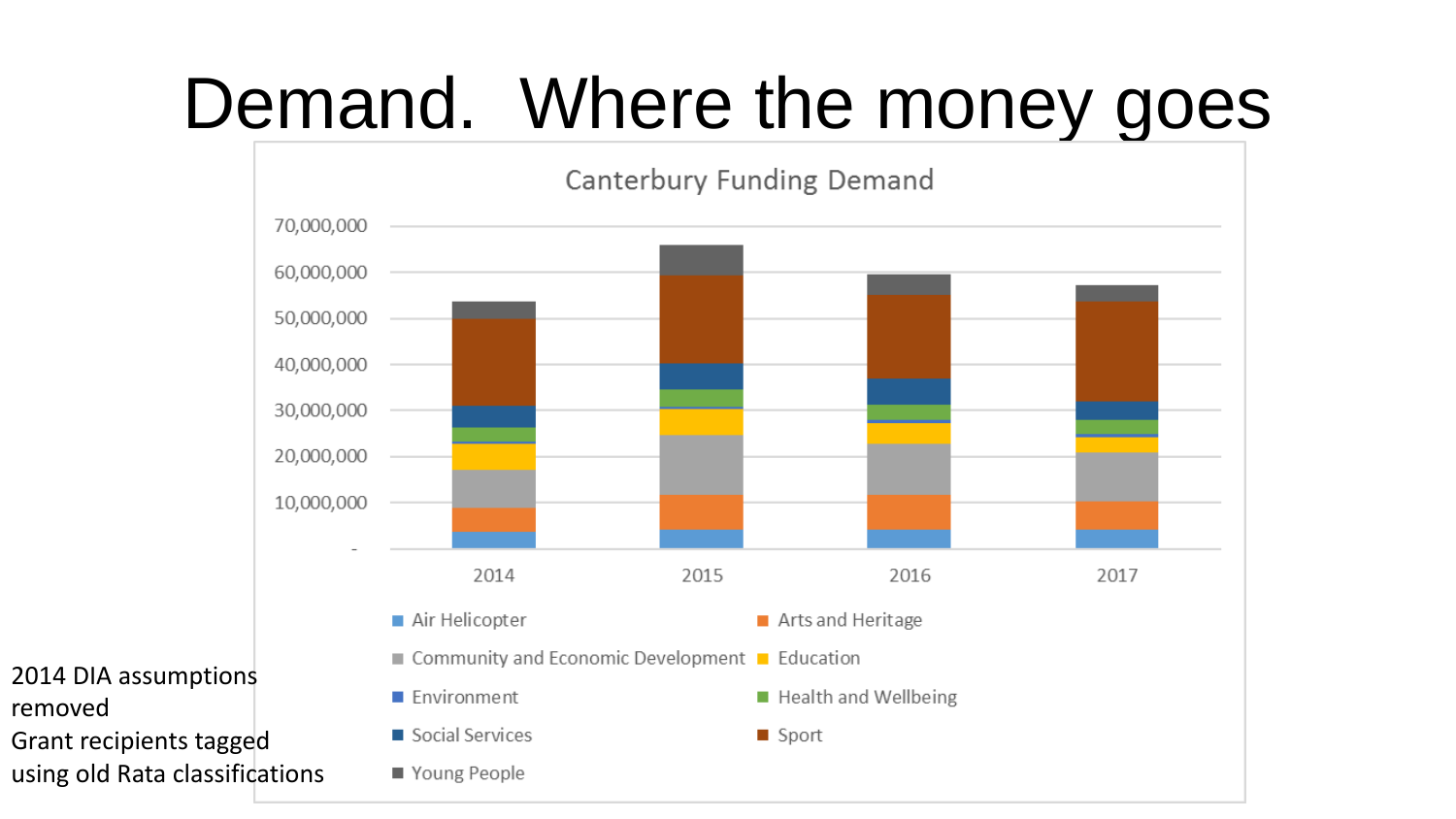### Demand: issues

- Middle Class capture
	- 59% to "middle class" groups
	- 32% to the wider community
	- Balance to poorer communities
	- Public vs private benefit
- Money eroding community aspects
- Charitable Purpose
- Benchmarking
- Growth in demand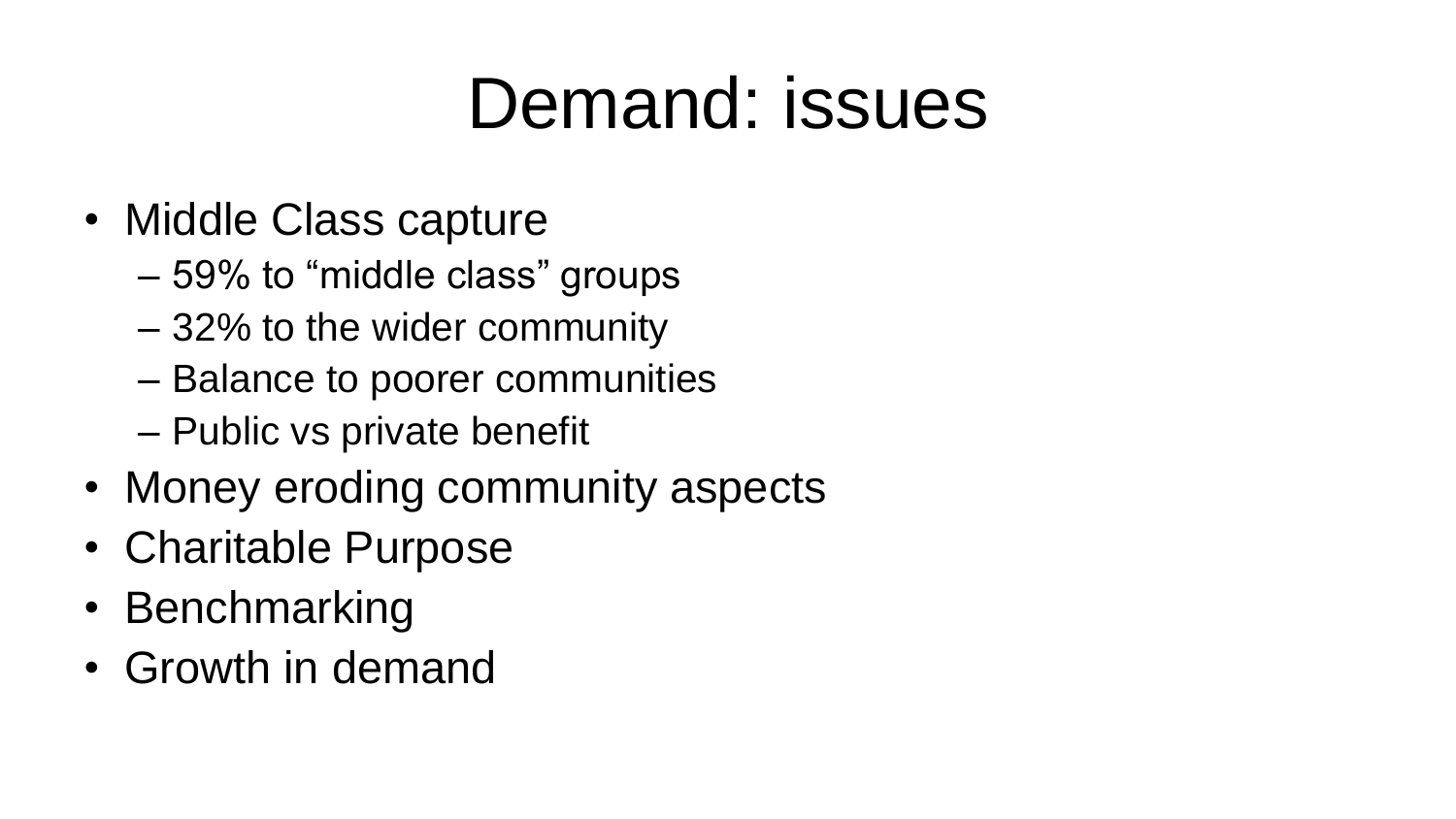### Demand Issues: Provincial Ecosystem

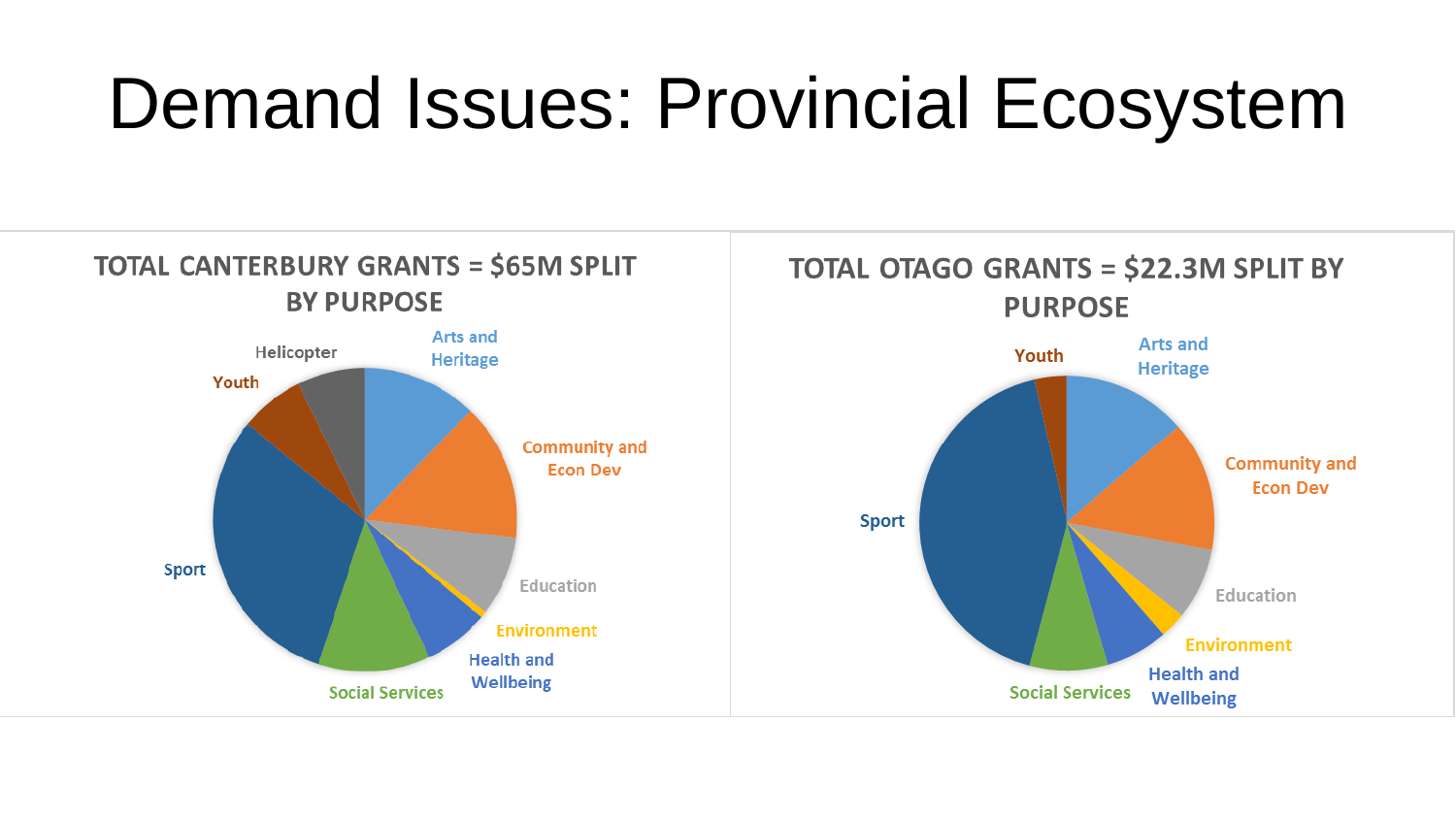#### Systematic Failures: Things to think about

- Cost to Serve: \$260m per annum
- Government funding:
	- Levels to specific groups
	- % funding to sectors
- Corporate funding:
	- Virtue Laundering
	- Cost to serve
- Whose voice do we hear?
	- The issues are defined by the gatekeepers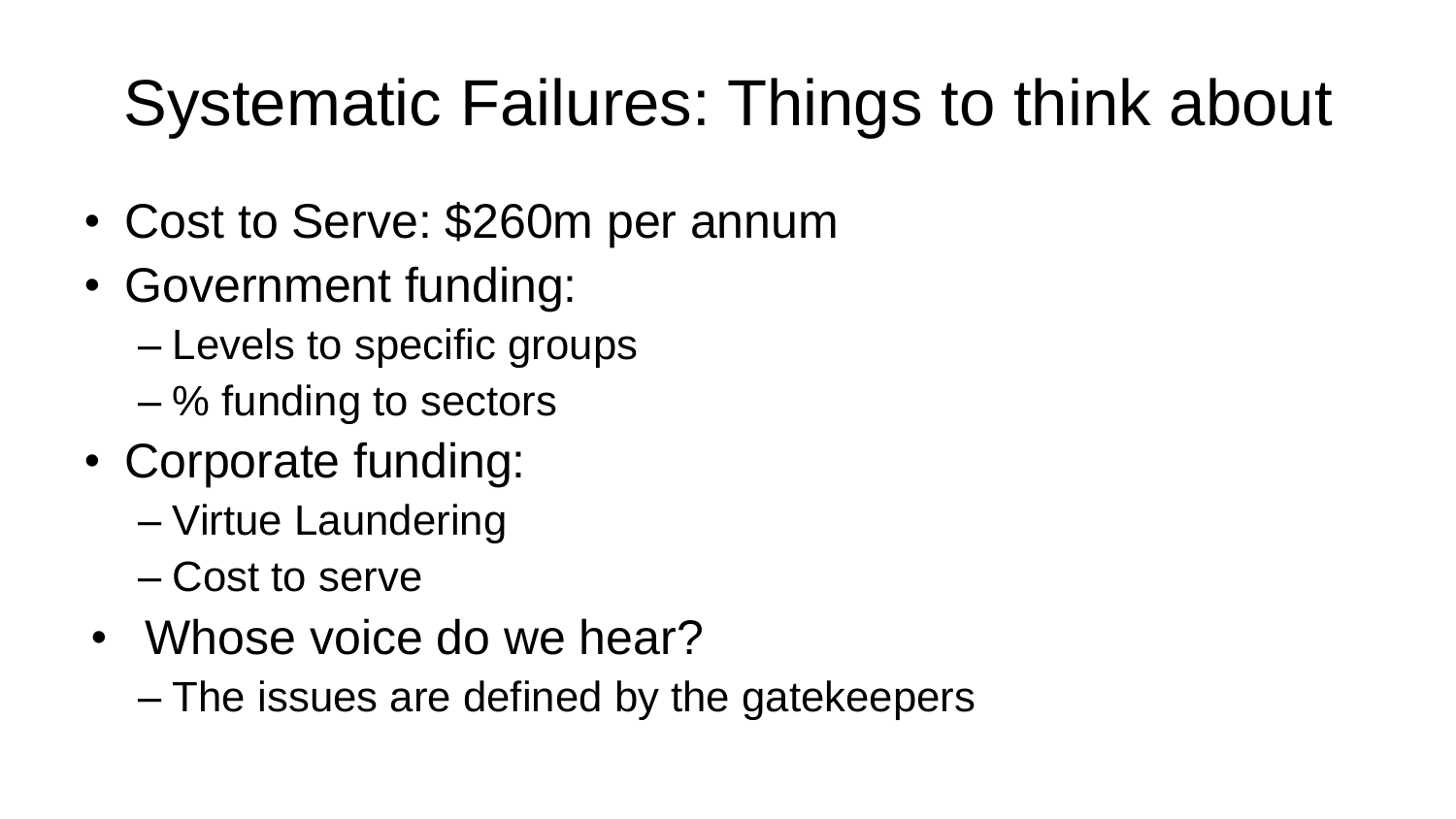# Imagine: Trip Advisor for Charities

- Purpose
	- Helping to ensure that well managed, best practice NFPs are able to sustainably deliver on their objectives by casting sunlight onto the Not for Profit sector.
- Solution
	- One stop shop for NFP evaluation leveraging best practice assessment and using crowd sourcing
	- Grant data free and available
	- Development of Effective NFP tick
- High Level Concept
	- All NFPs listed on site
	- Best practice assessment criteria
	- Socially aware citizens complete assessments
	- Considerable data around grants made, declined, benchmarking and strategic overviews
- Impact
	- Better organisations receiving the funds they need to carry out their operations
	- Evaluators connected to communities
	- More money going into community groups through more efficient assessment processes